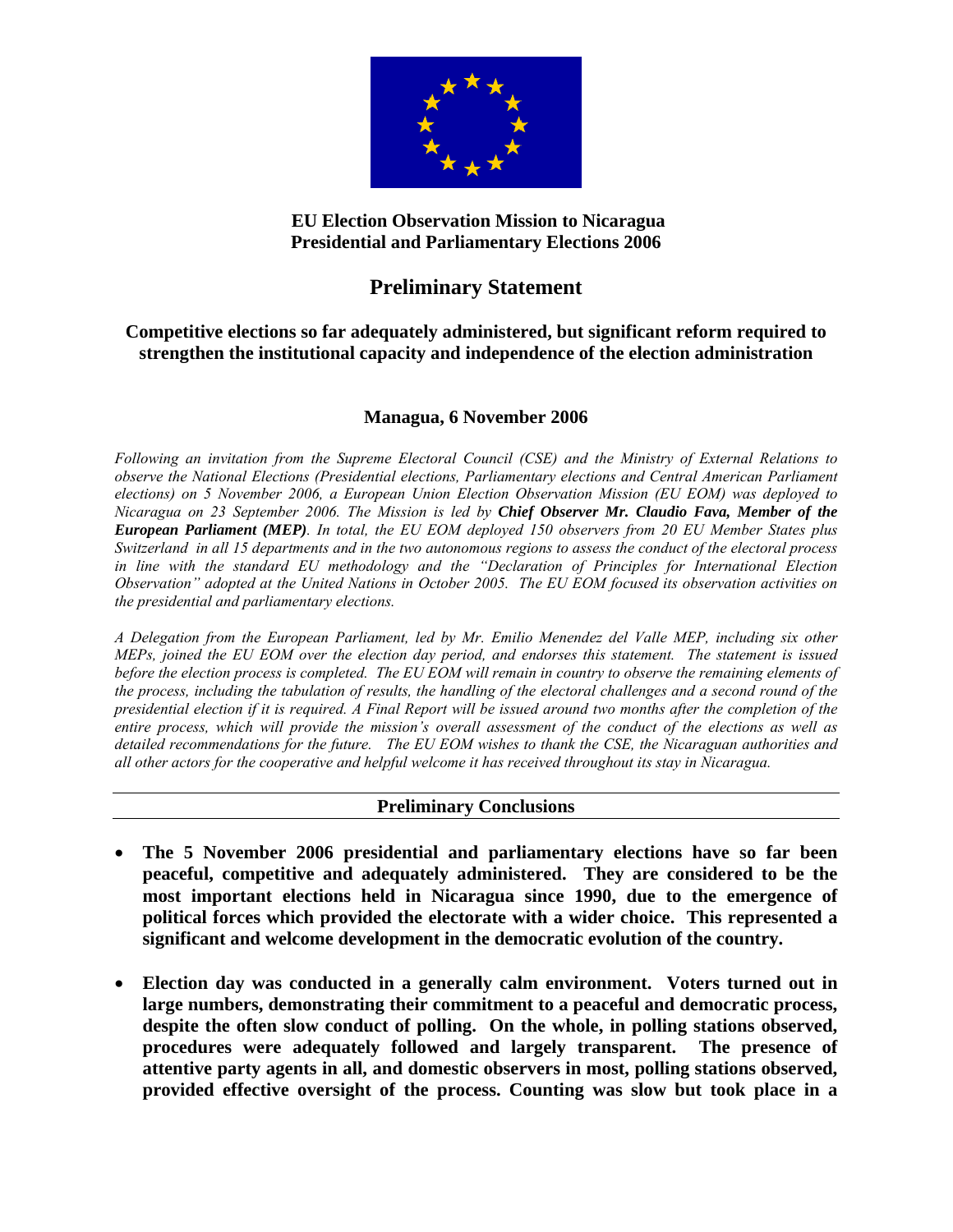**transparent manner, with the procedures largely followed in polling stations observed. Significantly, there were a negligible number of challenges to polling station results.** 

- **The legal framework provides a basis for the conduct of democratic elections. However, the Electoral Law is designed for a bipartisan political system only, and does not facilitate the participation of the emerging political forces. The legal framework does not provide an independent avenue for the final resolution of complaints and appeals.**
- **Overall, the high degree of politicisation of the** *Consejo Supremo Electoral* **(CSE) in favour of the** *Frente Sandinista de Liberación Nacional* (FSLN) **and the** *Partido Liberal Constitutionalista* (PLC) **casts doubt on its ability to act as an independent institution, rather than its actions being subject to party control. While electoral preparations by the CSE were, in general, logistically adequate, there were shortcomings in the distribution of identity cards and supplementary voting documents, which permitted selective distribution in some areas in favour of the FSLN and PLC.**
- **The campaign was largely incident-free and was conducted in an atmosphere of respect for freedoms of expression, association and assembly. However, it was characterised by the absence of substantive policy discussion, focusing instead on personal attacks among candidates, emotive slogans and unrealistic promises. The PLC and ALN presidential candidates used inflammatory language against each other and against the FSLN presidential candidate, who focused his campaign on reconciliation and avoided political confrontation. Regrettably, he did not give interviews or participate in public debates.**
- **Overall, the exploitation of old war-related issues was less evident than in previous elections. In a continuing sign of growing normality, the police and army acted within their institutional framework and made a positive contribution to the establishment of an atmosphere conducive to the conduct of democratic elections.**
- **Although all political parties contesting the elections gained access to most media outlets, the majority of radio stations, TV channels and print media openly showed clear political preferences in their electoral coverage. Limits in the Electoral Law on daily airtime and space devoted to electoral campaigning were not respected by the media or enforced by the CSE. Several media outlets violated the campaign silence period.**
- **Regrettably, the campaign period was marked by external interference and pressure that is not consistent with respect for national sovereignty in relation to the democratic process.**
- **A vibrant civil society, committed to the democratic development of the country, played a significant role in the elections, in particular by closely monitoring all stages of the process and deploying large numbers of well-trained observers over the election day period.**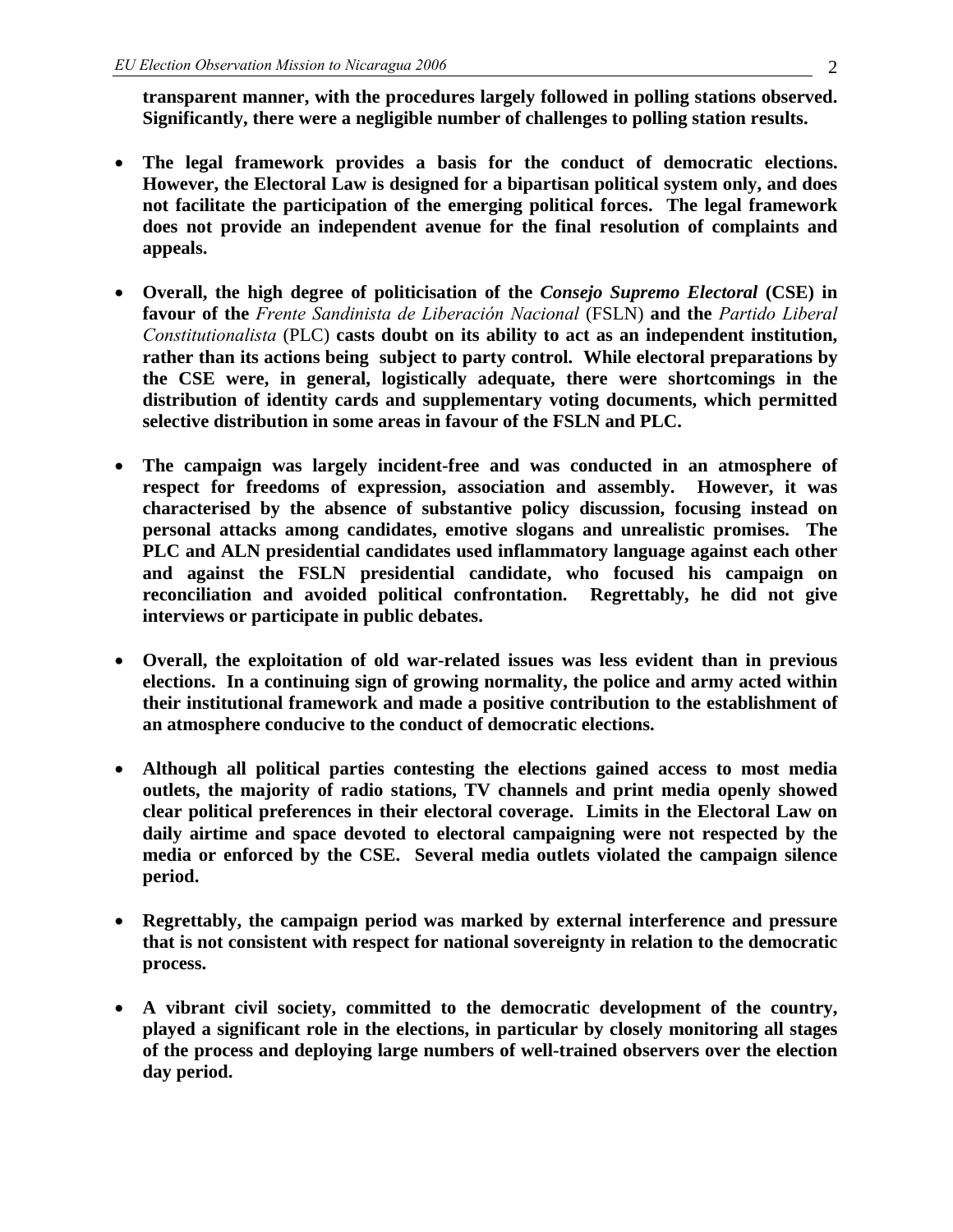- **Women continued to play a limited role in some aspects of the election process, although they were well represented in the lower levels of the election administration. There are likely to be fewer women in parliament due to political parties placing women candidates in lower positions on party lists in comparison to previous elections.**
- **To improve the conduct of future elections and to accommodate the emerging political forces, significant reform is required to improve the legal framework and strengthen the institutional capacity and independence of the election administration.**

### **Preliminary Findings**

### **Political Context**

The presidential and parliamentary elections of 5 November 2006 are considered to be the most important elections held in Nicaragua since 1990. They follow a long and deep institutional crisis within the executive and legislative powers which came to a head in 2005. This resulted in a deadlock that had a negative impact on the economy and on good governance.

In this context, the most significant development was the emergence of the *Alianza Liberal Nicaragüense* (ALN) from a split within the PLC, and the revival of the *Alianza Movimiento Renovador Sandinista* (A-MRS) from a split within the FSLN which grew in support and became an important challenger. A small fifth party, the *Alternativa por el Cambio* (AC), has been active under different names for some time. The emergence of these political forces challenges the bipartisan nature of the political system, traditionally dominated by the FSLN and the PLC, and is a significant development in Nicaraguan politics.

In this changed political landscape, all contesting forces suffered from the change of political affiliation by various candidates prior to election day. Many of these candidates openly announced their change of affiliation and resigned from their positions. Others retained their original candidacy but openly expressed their support for a different party or alliance. This phenomenon created confusion in the electorate and highlighted the low ideological content of political party messages.

### **Legal Framework**

The 2006 presidential and parliamentary elections took place under the same legal framework that has governed elections since 2001. This consists of the 1987 Constitution, the 2000 Electoral Law, the 1993 Citizens´ Identification Law and a set of regulations approved specifically for these elections.

While providing a framework for the conduct of democratic elections, the Electoral Law has been the subject of growing concerns by the emerging political forces and civil society organisations. The current political situation has highlighted a number of ambiguities and gaps in a law designed for a bipartisan political system, such as the appointment of the third member of local electoral councils, and the onerous requirements for the creation and participation of new political parties. Despite its ample regulatory powers, the CSE did not issue regulations in relation to a number of principles set out in the Electoral Law, for example, in relation to the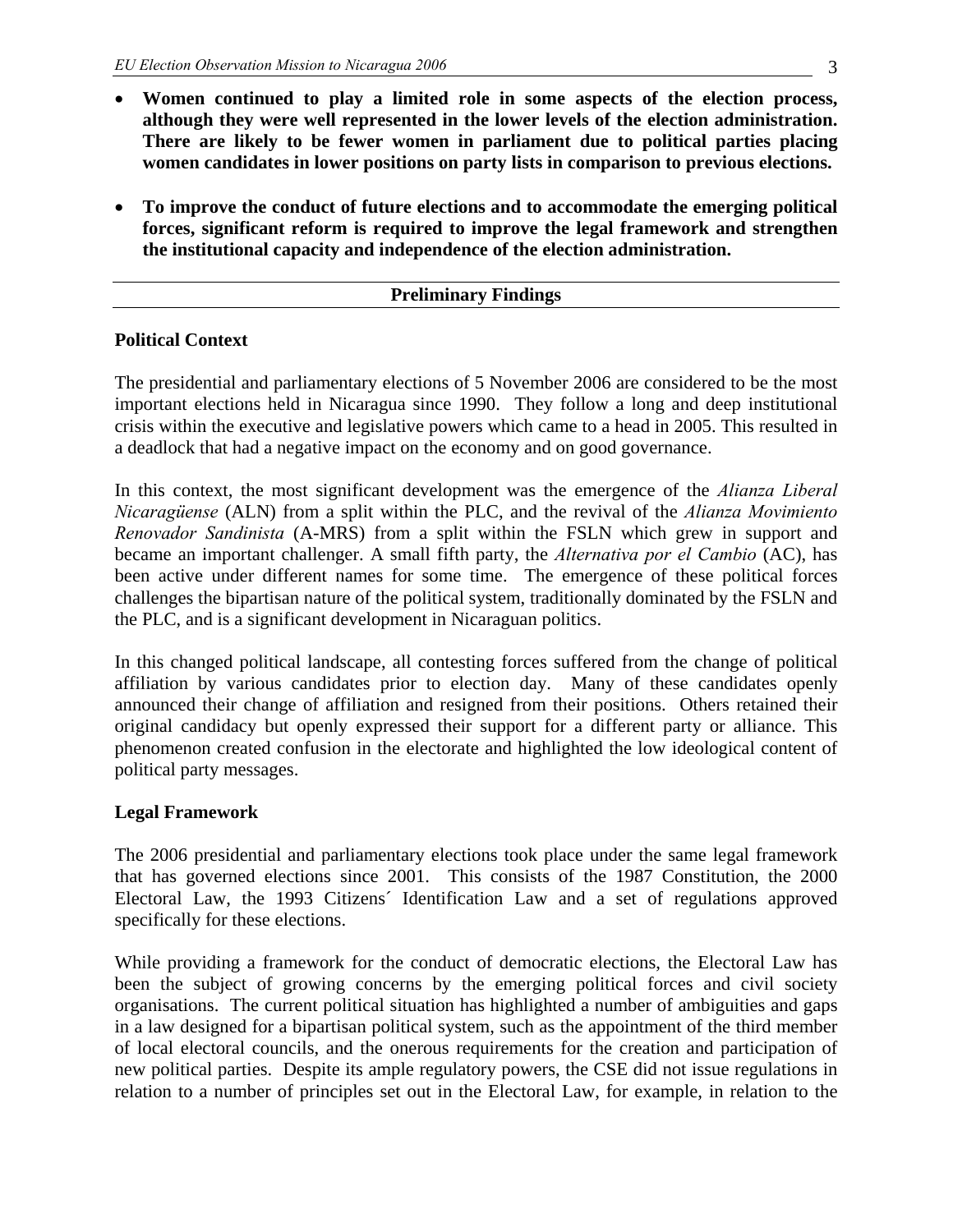general and permissive provisions on political party financing that allow private donations from individuals, including foreigners, without any limit.

The complaints and appeals regulations are basic. In particular, the challenges regulation (*Normativa de Impugnaciones*) has been the focus of a long negotiation among the CSE and the political parties, which did not result in adequate clarification of the procedure to be followed in the case of damaged or altered results forms.

#### **Election Administration**

The electoral management body, the CSE, is recognised in the Constitution as the fourth power of the state and is granted extensive authority in the administration of the electoral process. Significantly, the CSE is responsible for adjudicating all electoral disputes and appeals, with almost no recourse possible to the judicial system.

The CSE is a technically competent body, but is limited in its independent operational capacity by its politicised nature. The CSE Board and its central Secretariat are dominated by the FSLN and to a lesser extent by the PLC. This politicisation is enshrined in the Law throughout the CSE's territorial structure, where the two political forces that obtained the largest share in the last elections are entitled on a rotating basis to the president and first member in each of the three-member tiers of election administration. Such institutionalised politicisation provides these two parties with advantages. As a result, the election administration does not retain the full confidence of voters or all contestants.

In particular, by failing to issue a clear instruction on the allocation of the third member of polling station committees (JRV), the CSE permitted a wide range of different interpretations and practices at municipal level. Nevertheless, the electoral preparations were logistically adequate and the training of polling station committees was well conducted.

The politicisation of the election administration casts serious doubts on the real ability of the CSE to act as an independent and effective institution, rather than its actions being dependent on and subject to party control. This was reflected in the limited transparency of its activities and in the difficult communication with its field structure, especially in areas like public information, electoral disputes and campaign financing.

#### **Voter Registration**

The CSE is responsible for maintaining both the Civil Register and the Voter Register. Civil registration is delegated to municipal offices, over which the CSE exerts no real control. Voter registration relies on citizens´ initiative to add, update and delete their personal data. The Voter Register is generally considered to be over-inclusive in terms of deceased voters, and underinclusive of citizens who recently reached voting age or who belong to disadvantaged categories. However, recent audits conducted by civil society organizations suggested that the voter register includes close to 90% of the population of voting age, a proportion that is in line with acceptable international standards.

The issuing of ID cards, the only valid proof of voter eligibility, is a cumbersome and timeconsuming procedure that permitted political discrimination in favour of the FSLN and PLC in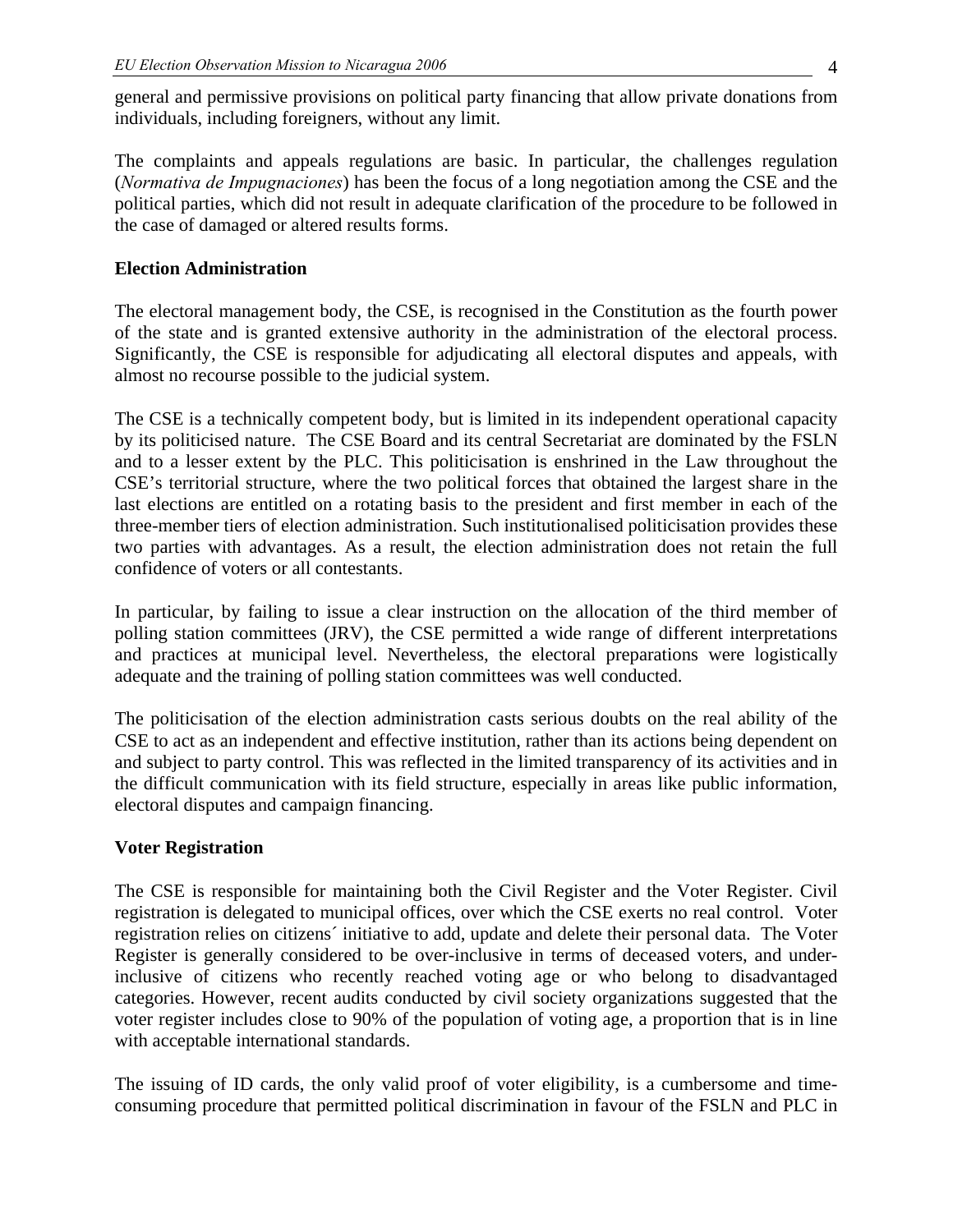the application and distribution process at the local level. The excessive bureaucracy involved in the ID card process required once more the last minute production of many supplementary voting documents (DSVs), a measure allowed by the Law to facilitate the enfranchisement of eligible citizens who experienced application problems. According to the CSE´s estimates, at least 100,000 ID cards and DSVs remained undelivered prior to election day.

The problems encountered in the application and distribution of ID cards are not new and are linked to structural deficiencies in the voter registration system, including a lack of public information, civic education and adequate planning. Outside electoral periods, only Departmental Electoral Councils (CEDs) are open for ID card applications or amendments, disadvantaging large sectors of the rural and economically deprived population.

### **Campaign**

The electoral campaign was, on the whole, free from serious incidents, and the fundamental freedoms of expression, assembly and association were respected. The preferred forms of campaigning were door-to-door activities and small meetings with a limited number of largescale rallies, organised primarily for the closing of the campaigns of the presidential candidates. On the whole, the campaign was characterised by an absence of substantive policy content, remaining largely silent on crucial issues such as economic reform and poverty alleviation. It centred instead on personal media attacks among some candidates, emotive slogans and unrealistic promises. In this context, towards the end of their campaigns, the presidential candidates of PLC and ALN increased their use of inflammatory language against each other and the FSLN candidate. The ALN and MRS focused mainly on the negative effects of the *Pacto*, the power-sharing agreement between PLC and FSLN that gave rise to the constitutional and Electoral Law amendments of 2000 and the division of key posts within the state institutions. The FSLN candidate, on the other hand, focused his campaign on reconciliation themes but avoided any political and personal debate with the other candidates.

Overall, the exploitation of old war-related issues was less evident than in previous elections, perhaps due to the high number of new voters who do not have direct knowledge of that period. In a continuing sign of growing normality, the police and the army acted within their institutional framework and positively contributed to an atmosphere conducive to the conduct of democratic elections.

The politicisation of the election administration was a cause of concern for the emerging parties, particularly ALN and MRS, and for civil society in general. However, the reasons for this concern were mainly related to FSLN and PLC domination of the CSE rather than to its politicisation as such. Some senior electoral officials and other institutional figures became involved in personal arguments with presidential candidates. The electorate however remained calm and demonstrated a high level of commitment to determining their future through democratic means, despite episodes of confrontation between the executive and the electoral administration.

Regrettably, the campaign period was marked by external interference and pressure that is not consistent with respect for national sovereignty in relation to the democratic process.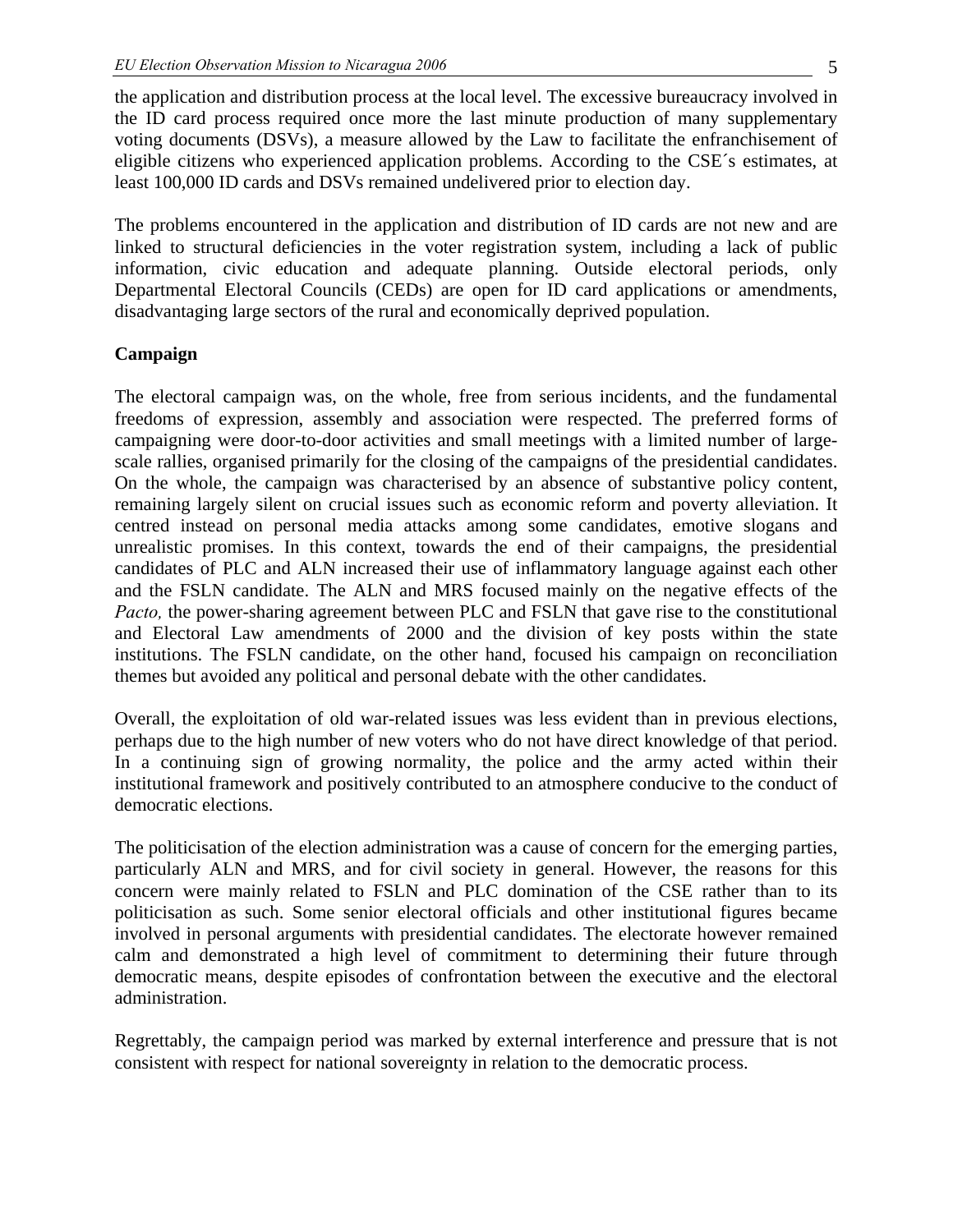Sensitive topics related to fundamental human rights emerged as electoral issues with clear manipulative intention. In particular, the issue of abortion in cases of medical need suddenly became an electoral topic and regrettably ended with its hasty criminalization in the National Assembly ten days before the elections, with the support of all parties except the MRS.

Nicaragua has a vibrant civil society, committed to the democratic development of the country, which played a significant role in the elections, in particular by closely monitoring all stages of the process and deploying large numbers of well trained observers over the election day period.

#### **Media Coverage**

 $\overline{a}$ 

Overall, the media provided a variety of opinions that covered the spectrum of the five political forces competing in the elections, within a context of respect for freedom of expression. However, the clear political leanings that characterise most of the media were reflected in the electoral coverage of national radio stations, TV channels and newspapers favouring particular parties and presidential candidates.

For a month prior to election day, the EU EOM monitored a total of 15 media outlets.<sup>1</sup> Findings show that although all political parties gained access to most of the media, an imbalance in the amount of time/space and/or the tone devoted to political parties was registered in the majority of the radio stations, TV channels and print media monitored. All together, the results show that FSLN got the highest electoral coverage in all radio stations (67% of the total airtime, excluding electoral propaganda), TV channels (35%) and print media (30%). Imbalance was reflected as well in the tone of this coverage, resulting in FSLN receiving the highest amount of reports both in negative (13%) and positive (73%) tone in radio and TV (18% of negative coverage and 36% of positive coverage), and the highest amount of negative reports (47%) in the print media. The PLC received 24% of the total coverage on TV, 8% on radio and 25% in print media; ALN 22% on TV, 15% on radio and 24% in print media; MRS 13% on TV, 8% on radio and 15% in print media and AC 6% on TV, 3% on radio and 7% in print media.

The only state radio station, *Radio Nicaragua*, allocated airtime to all five parties contesting the elections, with the ALN (30.4%) and the FSLN (30.1%) receiving the most coverage. Analysis of the tone, however, shows that while ALN received 19.5% of negative coverage, FSLN registered 38.3% of negative coverage.

Party campaigns in the media focused more on personalities and slogans, and lacked concrete information about their platforms. In a welcome initiative, several TV and radio stations and newspapers produced special programs and editions to inform the population about the different political contestants, including political debates, interviews with candidates and policy proposals by parties on different topics. However, most of these initiatives lacked information on the FSLN due to its presidential candidate's decision to not give interviews or participate in public debates. This deprived the electorate of information on the FSLN´s political proposals.

The Electoral Law contains provisions regulating political party access to media but does not regulate the allocation of free airtime to political parties and candidates during the election

<sup>&</sup>lt;sup>1</sup> Radios: *Radio Nicaragua* (state radio), *La Nueva Radio Ya, Radio La Corporación, Radio La Primerísimo, Radio 580*. TV channels: Canal 2, Canal 4, Canal 8, Canal 10, Canal 12. Print media: La Prensa, El Nuevo Diario, Bolsa de Noticias, Trinchera de la Noticia, Confidencial.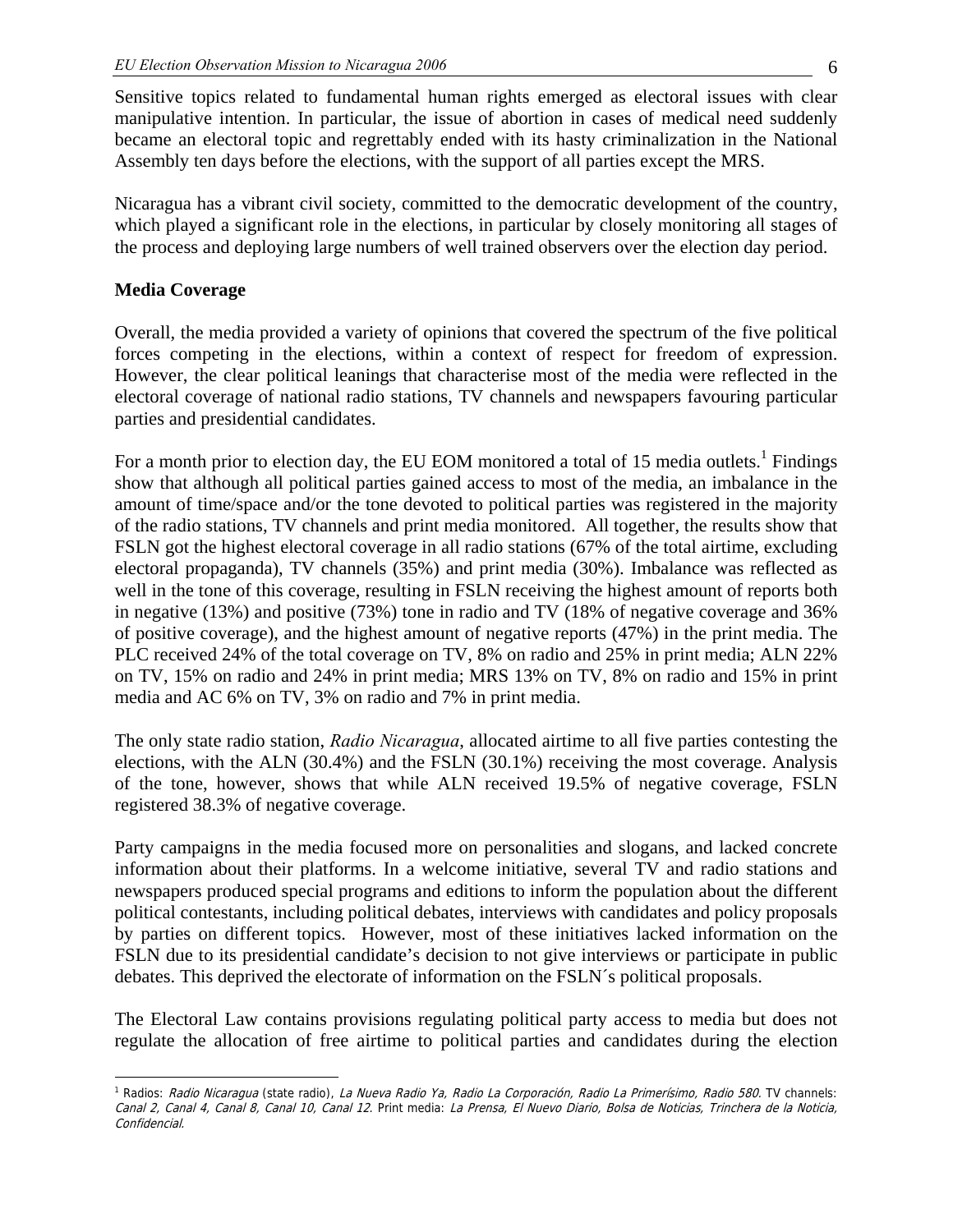campaign. The limitations on daily airtime to be devoted to electoral campaigning were not implemented by any of the 15 media monitored by the EU EOM and nor was any enforcement action taken by the CSE in this regard. No action was taken either to stop advertisements and paid programs containing inflammatory messages or attacking the personal integrity of candidates.

All electoral spots were removed by TV channels, radio stations, newspapers and magazines 72 hours before election day in line with campaign silence provisions. However, several media outlets violated the campaign silence period, reproducing campaign songs (*Canal 4* and *La Nueva Radio Ya* ), airing studio programs in which analysts and candidates campaigned in favour of one or other political option (*Canal 2*, *Canal 8* and *Canal 10*), or publishing opinion articles clearly in favour of a specific vote (*La Prensa* and *El Nuevo Diario*).

During the monitoring period, several civic and voter education campaigns by private organizations such as *IPADE, Etica y Transparencia,* or *Movimiento por Nicaragua* were aired on TV and radio stations. However, the CSE only broadcast one campaign on the collection of ID cards.

### **Participation of women**

The percentage of women candidates in these elections is far lower than their percentage as registered voters. Out of the 10 Presidential and Vice-Presidential candidates, only one Vice-Presidential candidate is a woman. The percentage of female candidates for the National Assembly is 23%, the same percentage as female membership of the outgoing Assembly. However, the lower ranking of women on their respective party lists in comparison with previous elections, is likely to result in a lower percentage of women elected. In the election administration, there is only one woman on the main board, as substitute commissioner. Women's representation increased at lower levels, with 20% at the departmental level, 40% at the municipal level and over 67% at the polling station level.

#### **Ethnic minorities**

The regional parties of the Atlantic Coast that represent ethnic minorities are only able to compete in national elections if they form alliances with national parties. A surprising new alliance of FSLN and YATAMA (*Yapti Tasba Masraka Nanih Aslatakanka*), two parties that were formerly enemies, was formed for these elections. These parties, which in the past had fought against each other, have already been in government together in the North Atlantic Region. Two other national parties formed alliances with much smaller regional parties, the PLC with the *Partido Indigenista Multietnico* (PIM), and ALN with the *Partido Movimiento Unidad Costeňa* (PAMUC).

### **Election Day**

Election day took place in a generally calm and peaceful environment. Voters turned out in large numbers, demonstrating civic maturity and their commitment to a peaceful and democratic process, despite the long hours spent queuing. Polling procedures were on the whole adequately followed, despite the often late openings and the slow conduct of polling.